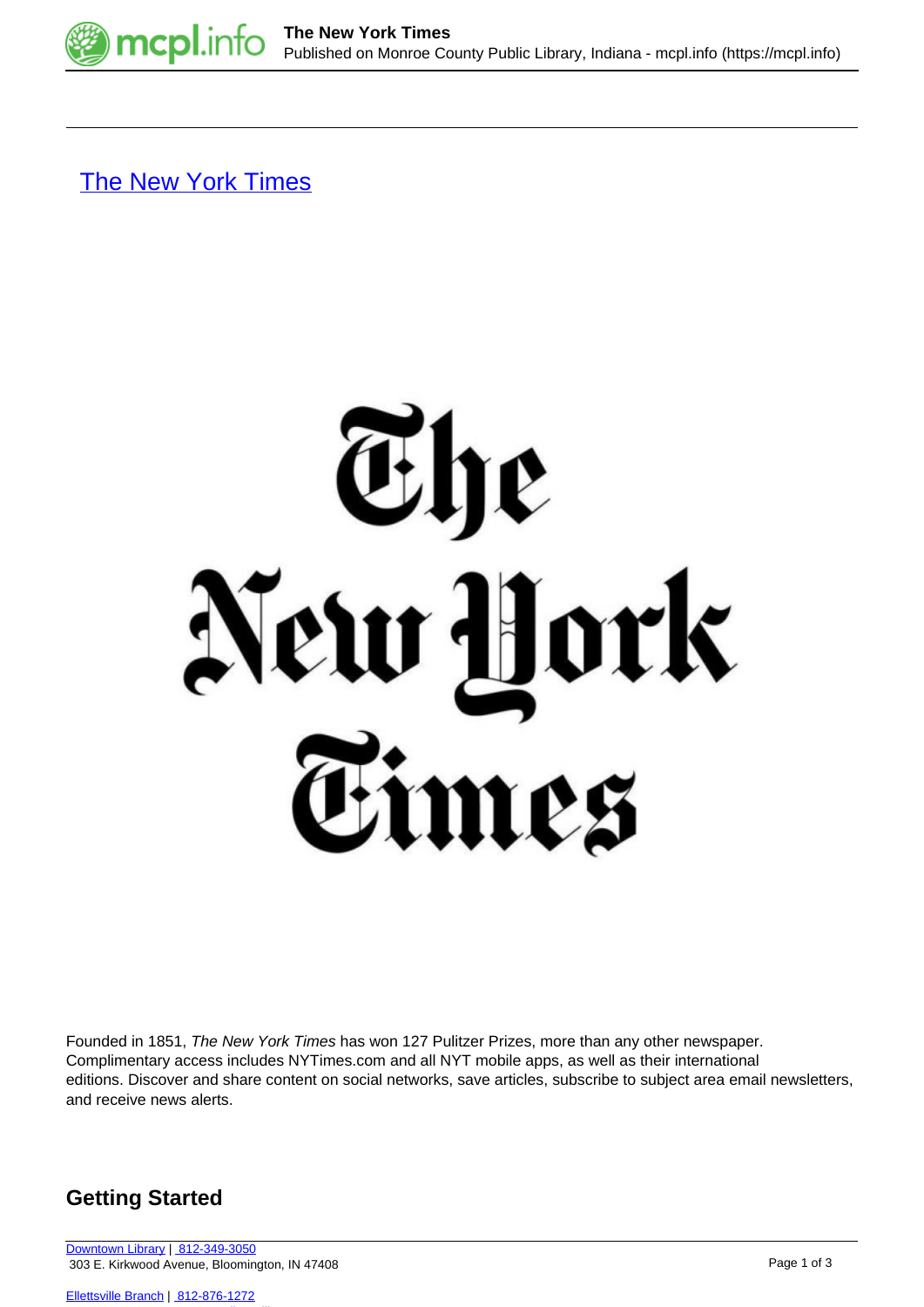

To get started, visit [NYTimes Pass](https://ezproxy.monroe.lib.in.us/login?qurl=https%3A%2F%2Fezmyaccount.nytimes.com%2Fcorpgrouppass%2Fredir) and follow the on-screen instructions.

- If you're outside of the Library, login with your username (or library card number) and password when prompted. If you're inside the Library, this step will be bypassed. Note: Off-site access is limited to 60 logins per day.
- Next, create an account using your email address and a password of your choice. Moving forward, you can continue to use this to login, or you can create a new username and password if you forget yours.
- Your login will give you access to The New York Times from anywhere on any device for 24 hours. Once it expires, you can come back to the Library's link for the [NYTimes Pass](https://ezproxy.monroe.lib.in.us/login?qurl=https%3A%2F%2Fezmyaccount.nytimes.com%2Fcorpgrouppass%2Fredir) page to login again.



## **Need Help?**

- Contact the Library via [chat](http://mcpl.info/chat) or [email,](http://mcpl.info/adultservices/ask-librarian-monroe-county-public-library) or call 812-349-3050.
- For in-person assistance, stop by any information desk at the Library—or attend [a help session.](https://mcpl.info/infosys/free-help-your-laptops-and-gadgets)

**Audience:** [Kids](https://mcpl.info/audience/kids), [Teens](https://mcpl.info/audience/teens), [Adults](https://mcpl.info/audience/adults)

**Categories:** [Magazines & Newspapers](https://mcpl.info/emagazines)

**Compatible Devices:** Android, iOS

Updated May 6, 2022

[Subscribe to our newsletters](https://mcpl.info/geninfo/subscribe-think-library-newsletter)

chat loading...

```
(function() { var x = document.createElement("script"); x.type = "text/javascript"; x.async = true; x.src =(document.location.protocol === "https:" ? "https://" : "http://") + "libraryh3lp.com/js/libraryh3lp.js?14734"; var y =
document.getElementsByTagName("script")[0]; y.parentNode.insertBefore(x, y); })();
```
 [Ask a Librarian](https://mcpl.info/askus)  [Contact Us](https://mcpl.info/geninfo/contact-us)  [Hours & Locations](https://mcpl.info/geninfo/hours-and-locations)